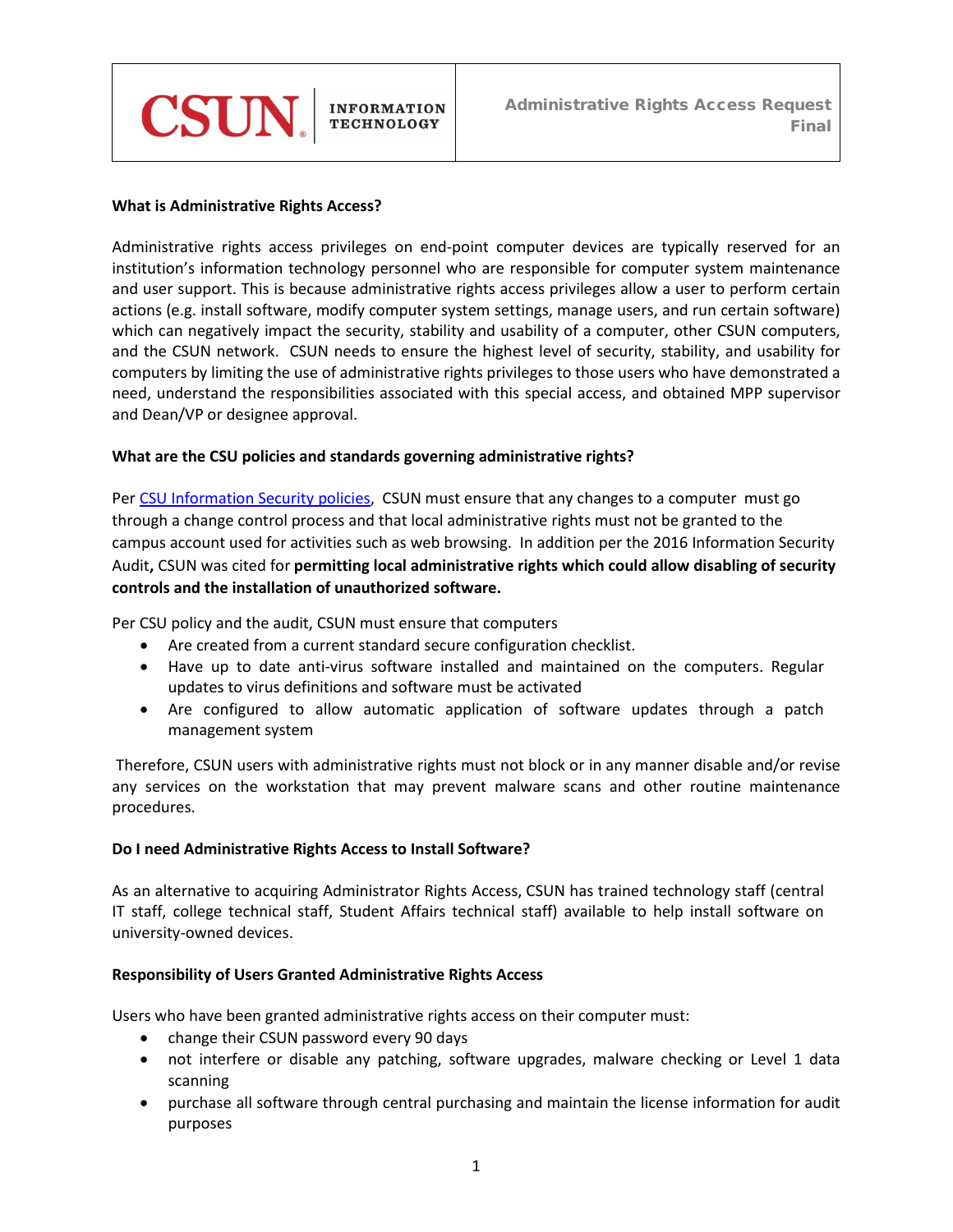- conform to the End User License Agreement (EULA) associated with any software installed on their end point computer device. The EULA is a legal contract between the manufacturer and/or the software author and the end user of an application; it details how the software can and cannot be used and any restrictions that the manufacturer has. [Note that all End User License Agreements must be reviewed by a CSUN procurement unit (Purchasing, TUC, AS, USU, or University Foundation) - even for free software.
- routinely check for and eliminate spyware, or any similar data gathering and reporting software, from their workstations
- never share their username and password with others
- immediately report any system failures and/or security compromises to the IT Help Center
- read and adhere to the CSUN Acceptable use and Information Security policies
- never use their administrative rights userID to browse the web

# **How does Administrative Rights Access work at CSUN?**

If your request for administrative rights is granted and additional userId for your computer(s) will be created by IT staff. You will receive an email with the special Administrative Rights userID which will be followed up by a phone call from IT staff with your password. This additional Administrative Rights userID is to be used only when you need to use administrative rights on your university-owned computer and only for the specific purpose the administrative rights were granted to you. Ordinarily, you will login using your regular CSUN userID credentials; you must not routinely login using your Administrative Rights userID.

## **Abuse of Administrative Rights Access**

If a user abuses his/her Administrative Rights Access, CSUN will revoke the administrative rights access.

Abuse is defined as, but not limited to:

- downloading software that is malicious to the CSUN network
- downloading unlicensed/illegal software
- downloading copyrighted material without permission
- downloading malware to your machine that are specifically attributed to the use of administrative rights
- causing a breach of Level 1 or Level 2 data
- interfering with patches, upgrades or malware scans

## **How to Request Administrative Rights Access**

For audit purposes, CSUN must retain documentation showing that administrative rights have been requested and approved. To apply for Administrative Rights Access, a CSUN employee must follow these steps:

- 1. Read this administrative request and understand the responsibilities of being granted administrative rights on your computer.
- 2. Complete and sign the [Administrative Rights Request](https://www.csun.edu/it/information-security-access-forms) Form
- 3. Submit the form to [iso@csun.edu](mailto:iso@csun.edu)

(This process will be available online later in 2019)